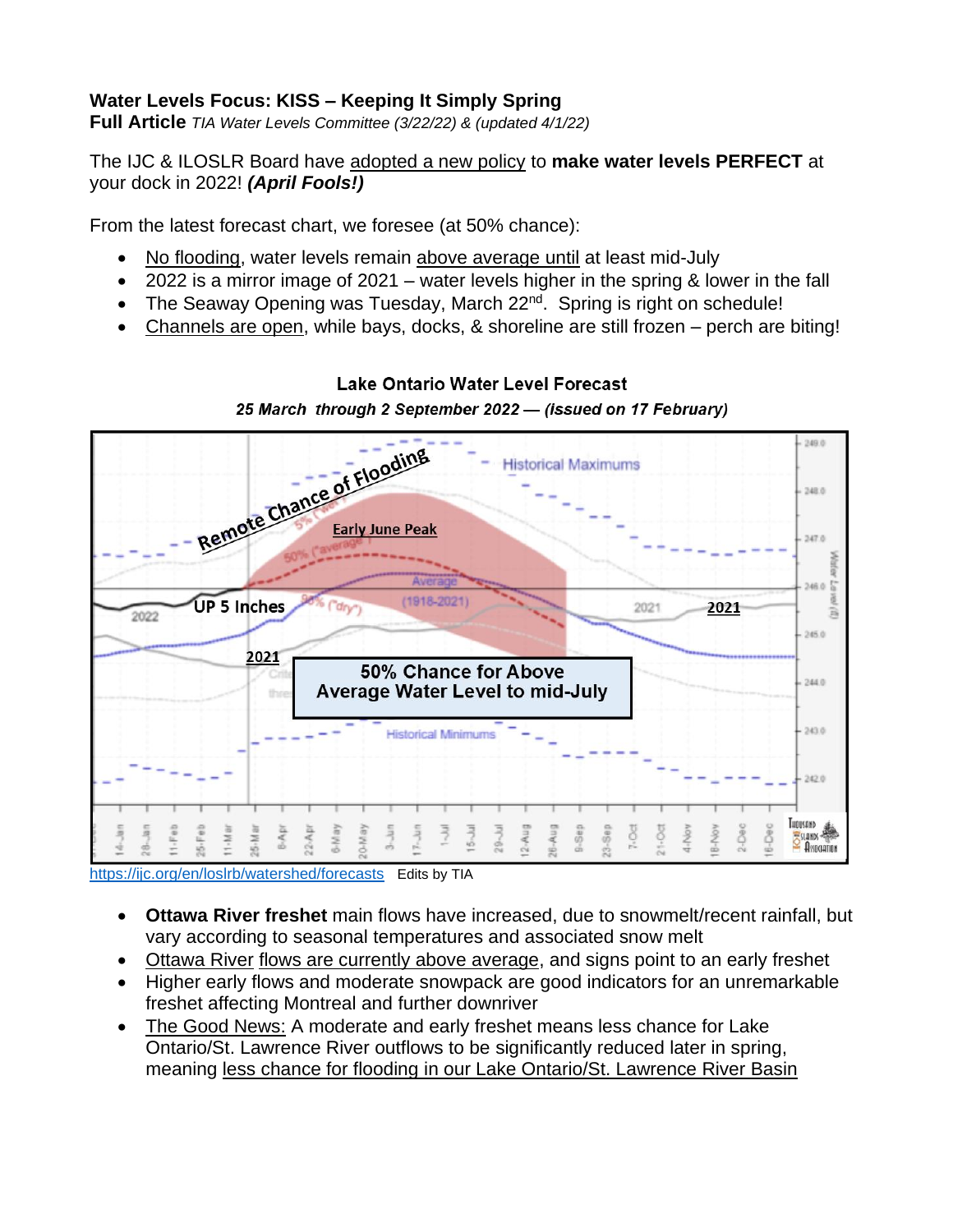# **Why do we Upper St. Lawrence folks care about the Ottawa River Basin?**

The following map image illustrates a few key concepts:

- 1) Red arrows indicate the flow of the Ottawa and St. Lawrence Rivers, and how the two major basin outflows **converge at Montreal** (Lake St. Louis)
- 2) Purple represents areas of potential flooding during the spring freshet… (image from previous flood mapping in 2017/19)
- 3) Lake St. Louis/Pointe Claire is the primary site where the ILOSTR Board monitors for water levels, and uses this to determine F-limit *(see section below for details on the F-Limit)*
- 4) Moses-Saunders dam is the **ONLY** control structure used to regulate Lake Ontario/St. Lawrence River outflows according to the F-Limit – outflows are slowed at the dam in an attempt to balance flooding upstream and downstream



#### *Learn more about the Ottawa River Basin – useful Links:*

- March TIA Water Levels **[FULL ARTICLE](https://www.thousandislandsassociation.com/water-levels-march-2022-river-talk-full-article/)** with details, maps and images about how the Ottawa River & Basin affects Lake Ontario levels
- Ottawa River Regulation Planning Board (this is an excellent website): <https://ottawariver.ca/>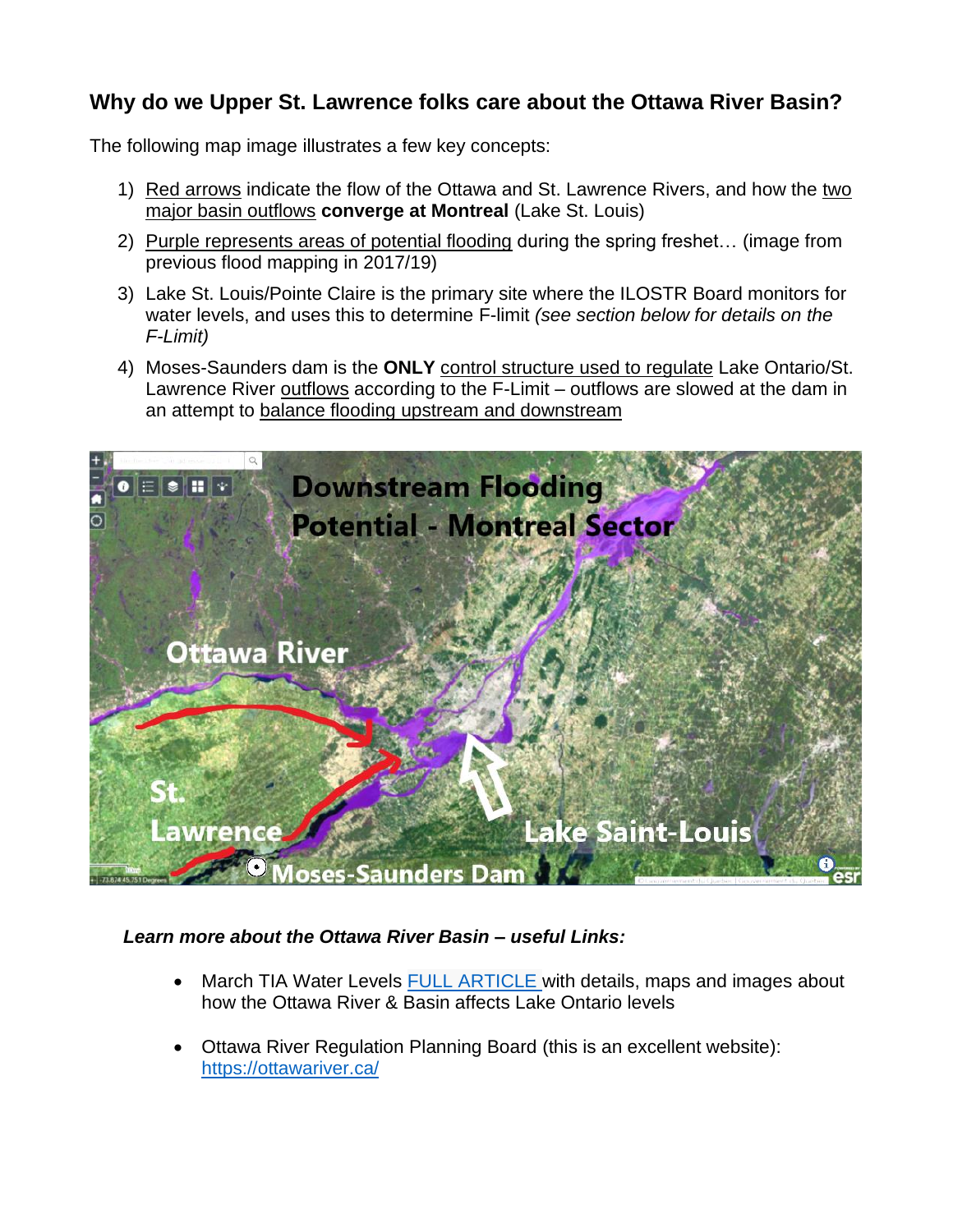# **Spring can be a very active time of year for balancing outflow changes!**

*Check out this March 24th update from the ILOSLR Board's Regulation Summary:*

#### **March 24, 2022 –** *Updated March 31st*

Water levels in the lower St. Lawrence River have risen in response to recent rainfall. The outflow of Lake Ontario will be adjusted in accordance with **F Limit** of Plan 2014. Since the level of Lake Ontario is below 75.3 m (247 ft), the first F-limit tier applies and the outflow will be adjusted to maintain a maximum level of [22.10 m at](https://wateroffice.ec.gc.ca/report/real_time_e.html?stn=02OA039)  [Lake St. Louis \(measured at Pointe Claire\).](https://wateroffice.ec.gc.ca/report/real_time_e.html?stn=02OA039)

The **F Limit** is designed to balance flooding and erosion impacts in the lower St. Lawrence River in consideration of the water levels of Lake Ontario and the upper St. Lawrence River. Conditions in the [Ottawa River basin](https://ottawariver.ca/) are being monitored closely.

When conditions allow, the Lake Ontario outflow will be increased to the applicable Plan 2014 maximum **L limit** flow of 8,690 m<sup>3</sup>/s (306,900 cfs).

The **L Limit** flow is based on the current level of Lake Ontario and is the maximum flow that can be released while maintaining adequate levels and safe velocities for navigation in the International Section (upper portion) of the St. Lawrence River.

*Update: For the week of April 2 through April 8, Lake Ontario's outflow is expected to be set to the applicable Plan 2014 maximum L Limit flow of 8,730 m<sup>3</sup> /s (308,300 cfs).*

For more information:

- What is the **F Limit**? (See [FAQ 4.8.2\)](https://ijc.org/en/loslrb/watershed/faq/4)
- Early spring conditions in the Ottawa River basin: [https://ottawariver.ca/early](https://ottawariver.ca/early-spring-conditions-overview-in-the-ottawa-river-basin/)[spring-conditions-overview-in-the-ottawa-river-basin/](https://ottawariver.ca/early-spring-conditions-overview-in-the-ottawa-river-basin/)
- How does regulation of Lake Ontario outflows mitigate spring flooding conditions in the Montreal area? (See [FAQ 2.9\)](https://ijc.org/en/loslrb/watershed/faq/2)
- What is the **L Limit**? (See [FAQ 4.8.5\)](https://ijc.org/en/loslrb/watershed/faq/4)
- How can the regulation of Lake Ontario outflows impact commercial navigation? (See [FAQ 5.3.1\)](https://ijc.org/en/loslrb/watershed/faq/5)

# **So what's happening to cause the F Limit to kick in?**

We mentioned that **Ottawa River freshet** flows have increased. Starting a bit early this year, the flows through the Carillon dam rose above 3,000 m3/s on March 21<sup>st</sup> and 22<sup>nd</sup>, reached 4,162 m3/s on March  $27<sup>th</sup>$ , and are still above 3,000 m3/s as of March  $30<sup>th</sup>$ .

Combined with the high outflows through the St. Lawrence River, all that water raised Lake St. Louis up to the first tier of the F Limit, putting their water levels at the 22.1 meter mark.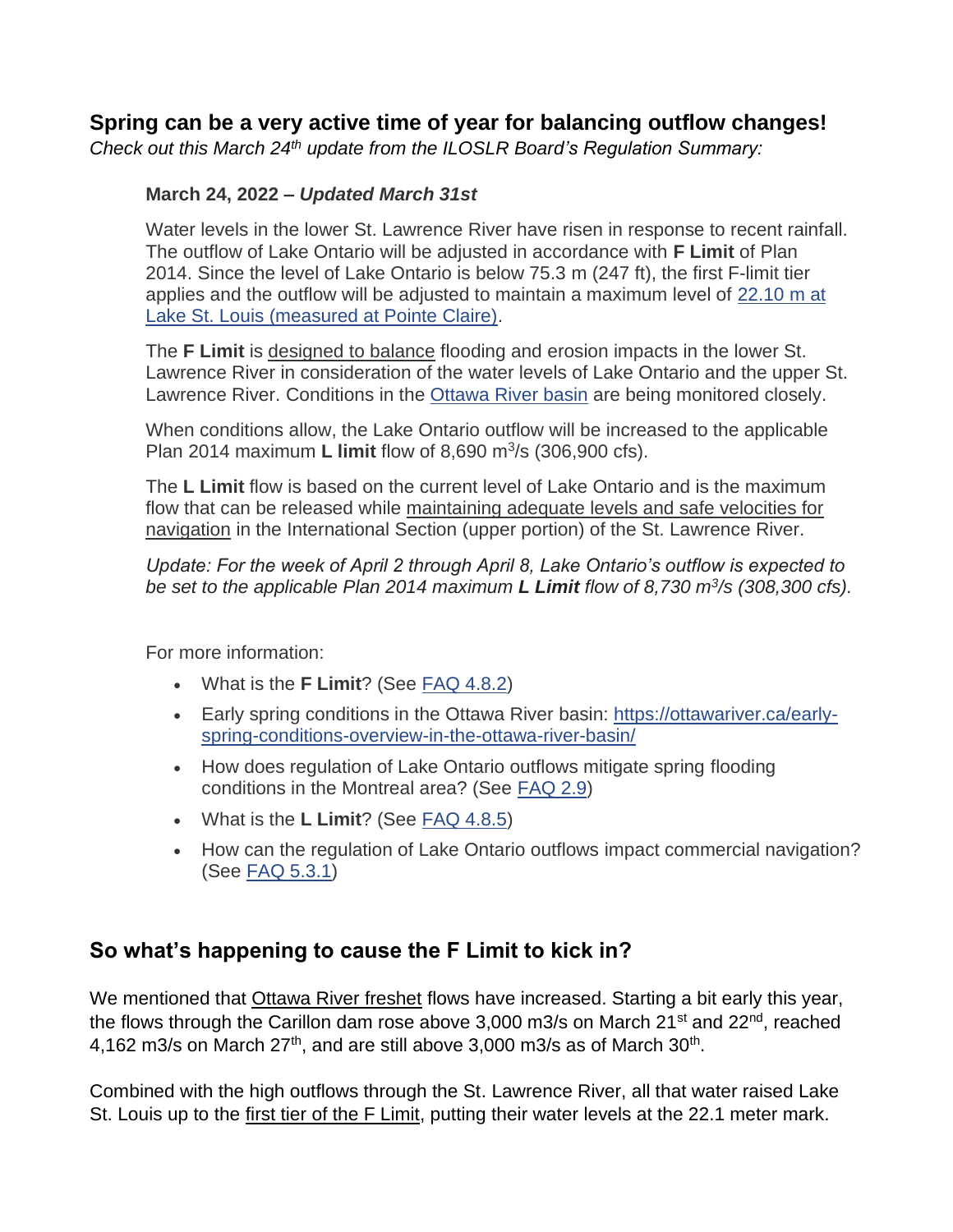The ILOSLR Board, therefore, is managing the outflow to keep Lake St. Louis from going above that first tier 22.1 meter mark. That level of the F limit would apply until Lake Ontario rose to a level of 75.3 meters (247 ft.) – then the  $2<sup>nd</sup>$  tier of the F limit would be applicable (allowing Lake St. Louis to go to 22.2 meters until Lake Ontario went to 75.37 meters). Tier levels keep stepping up from there as seen in this table (taken directly from the Plan 2014 document):

#### Table B4.

Lake St. Louis (Pointe Claire) levels corresponding to Lake Ontario levels for limiting lower St. Lawrence River flooding damages (Flimits).

| Lake Ontario level (m, IGLD 1985) | Pte. Claire level (m, IGLD 1985) |
|-----------------------------------|----------------------------------|
| < 75.3                            | 22.10                            |
| $\ge$ 75.3 and < 75.37            | 22.20                            |
| $\geq$ 75.37 and < 75.5           | 22.33                            |
| $\ge$ 75.5 and < 75.6             | 22.40                            |
| $\geq$ 75.6                       | 22.48                            |

**Is it likely that we will progress further up the tiers of the F limit?** No, it's not – the outflow reductions being made right now are small, and there's still quite a bit of room before Lake Ontario would reach that first tier limit cutoff.

The most likely outcome is that Lake Ontario won't even get as high as that first tier (as can be seen in the forecast graph on the first page). If it does, hopefully that will be *after* the Ottawa River's spring freshet flows abate and Lake St. Louis levels fall so that the F Limit isn't a factor any longer.

# **Improving Plan 2014**

- The **GLAM Committee** (Great Lakes Adaptive Management) completed Phase 1 of the expedited review of Plan 2014
- Videos explain this work and a copy of the report are available **[here](https://ijc.org/en/glam)** *public comments can be submitted until April 18th , 2022*
- The GLAM is working with the PAG (Public Advisory Group) to hold small informational sessions with key stakeholders in different stakeholder locations
- For our Thousand Islands region, **TIA will be represented by Board member Vince** Barton in the GLAM/PAG meeting
- *Stay tuned for an update in next month's issue of River Talk!*